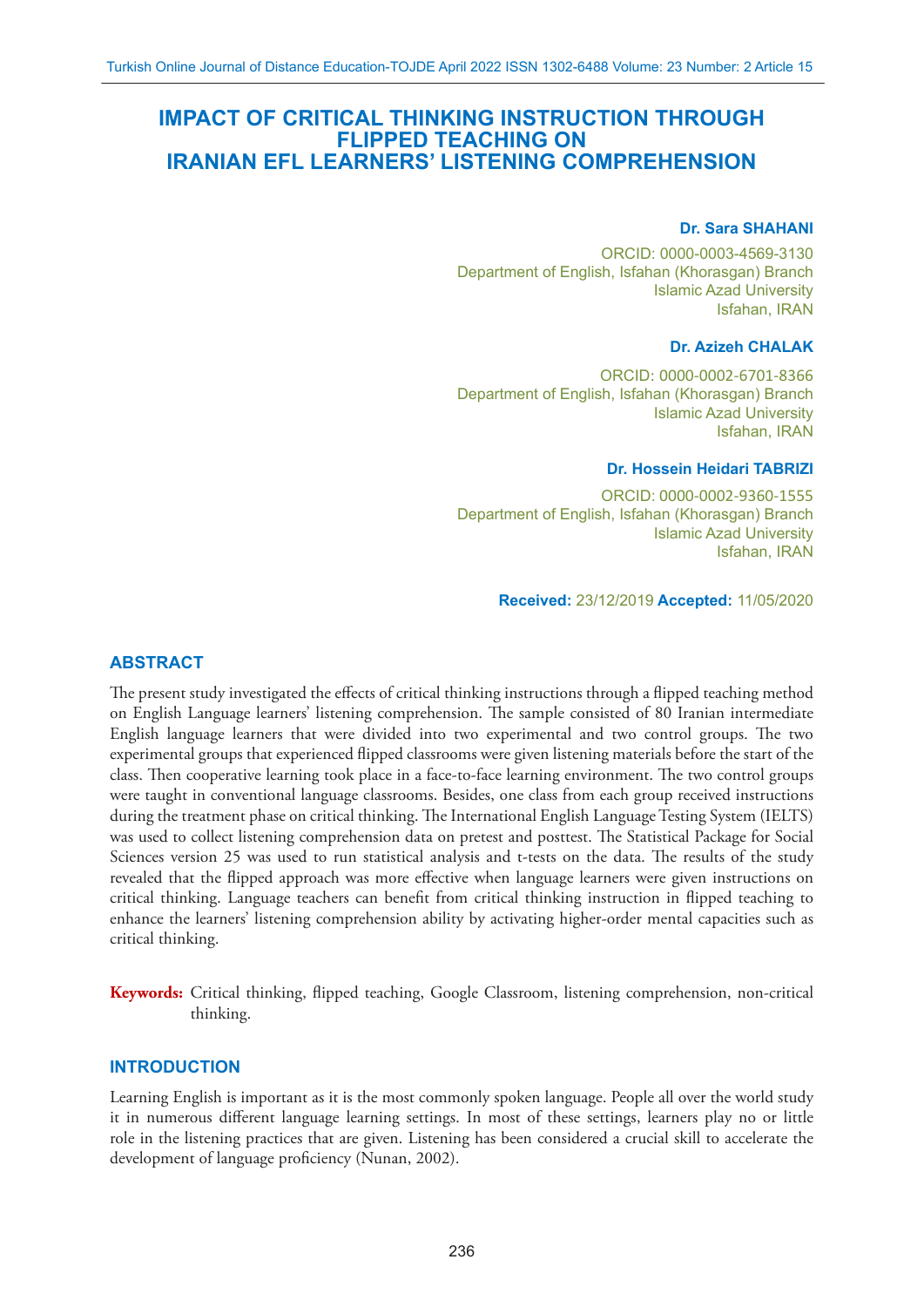Despite the many attempts that have been made to train language learners to become successful in the process of language learning, many EFL learners still struggle with listening comprehension (Ahmad, 2016). Listening is one of the most challenging skills for EFL learners due to the complexity of its process and the different types of knowledge needed for successful listening (Graham & Macaro, 2008). The learners' difficulties in listening comprehension can be attributed to the factors like the difficult nature of listening (Gonen, 2009), the speed of delivery of texts and the speaker`s accent (Graham, 2006) as well as underestimating the vital role of this skill in language classrooms (Brownell, 2013). In Iranian educational settings, several studies have demonstrated the existence of learners' difficulties in listening comprehension (Manzuri, Shahraki, & Fatemi, 2016; Nowrouzi, Sim Tam, Zareian, & Nimehchisalem, 2015), this calls for an effective teaching methodology to help learners develop their listening comprehension.

In traditional classrooms, learners sit passively in the classroom and listen to their teachers. The problem is that the learners are so passive, and they are not actively engaged in the process of listening exercises due to their problems in listening comprehension. It seems that using technology or, in other words, a different way of methodology helps learners improve their listening comprehension. Raths (2014) points out that the accessibility of online content and advances in technology challenge the traditional notion of teaching and learning. Datig and Ruswick (2013) believe that the traditional lecture is becoming an old-fashioned style of teaching. Today most learners have easy access to the internet and they prefer to learn in a more active and collaborative environment (Vaughan, 2014).

In addition to an effective teaching methodology, developing learners' autonomy through creating a studentcentred learning environment is one of the most important goals in education through which learners' critical thinking ability is promoted as well (Brown, Afflerbach, & Croninger, 2014). In this regard, critical thinking is highly emphasized in the current educational trend and different teaching techniques and methods (Paul, 2012; Tyson, 2015). Group activities, the use of conceptual diagrams, as well as reasoning and inferring, are suggested for the development of critical thinking (Marijic, 2016; Peralta, 2017).

The continuous access to technological devices and the world of the internet causes language learners' needs to no longer be met through course books. Likewise, Collins and Halverson (2009) believe that today's language learners are less patient with teachers` lectures. Similarly, it has been stated that the time for genuine educational reforms is now available through the widespread use of technology in many language classrooms across the world (Ahmadi, 2018). The introduction of the flipped teaching method and digital technologies has the potential to encourage and promote active learning, learner-centeredness, and critical thinking skills of language learners in EFL classrooms (Alsulami, 2016; Kong, 2014). Flipped teaching moves lectures outside the classroom and provides more interaction, engagement, participation, feedback, and different types of learning activities inside the classroom, which can help practicing listening comprehension. The flipped teaching model has the potential to address the problems of listening and the lack of critical thinking abilities by focusing on student-centred learning and by integrating technology in the classroom to support a hybrid or blended learning design (Boucher, Robertson, Wainner, & Sanders, 2013).

Iranian EFL situations in which language learners are not sufficiently exposed to the target language may lead to the learners' poor achievement of the English language. The flipped teaching method can help language learners have access to the target language outside of the classroom by watching educational videos that are created by their teachers or from other widely used sources such as YouTube. They will have access to material through PowerPoint slides that have been chosen and prepared by their teachers, listen to audios files or review papers related to the course that is being taught. Teachers can also benefit from in-class time to enhance students' thinking, encourage collaborative learning, and to provide different student-centred activities. Problems facing listening comprehension and lack of attention to critical thinking abilities in the Iranian EFL context have been inspiring enough for EFL researchers to investigate the impact of the flipped teaching method on listening comprehension and to examine the impact of critical thinking instructions in this setting in comparison to traditional teaching methods.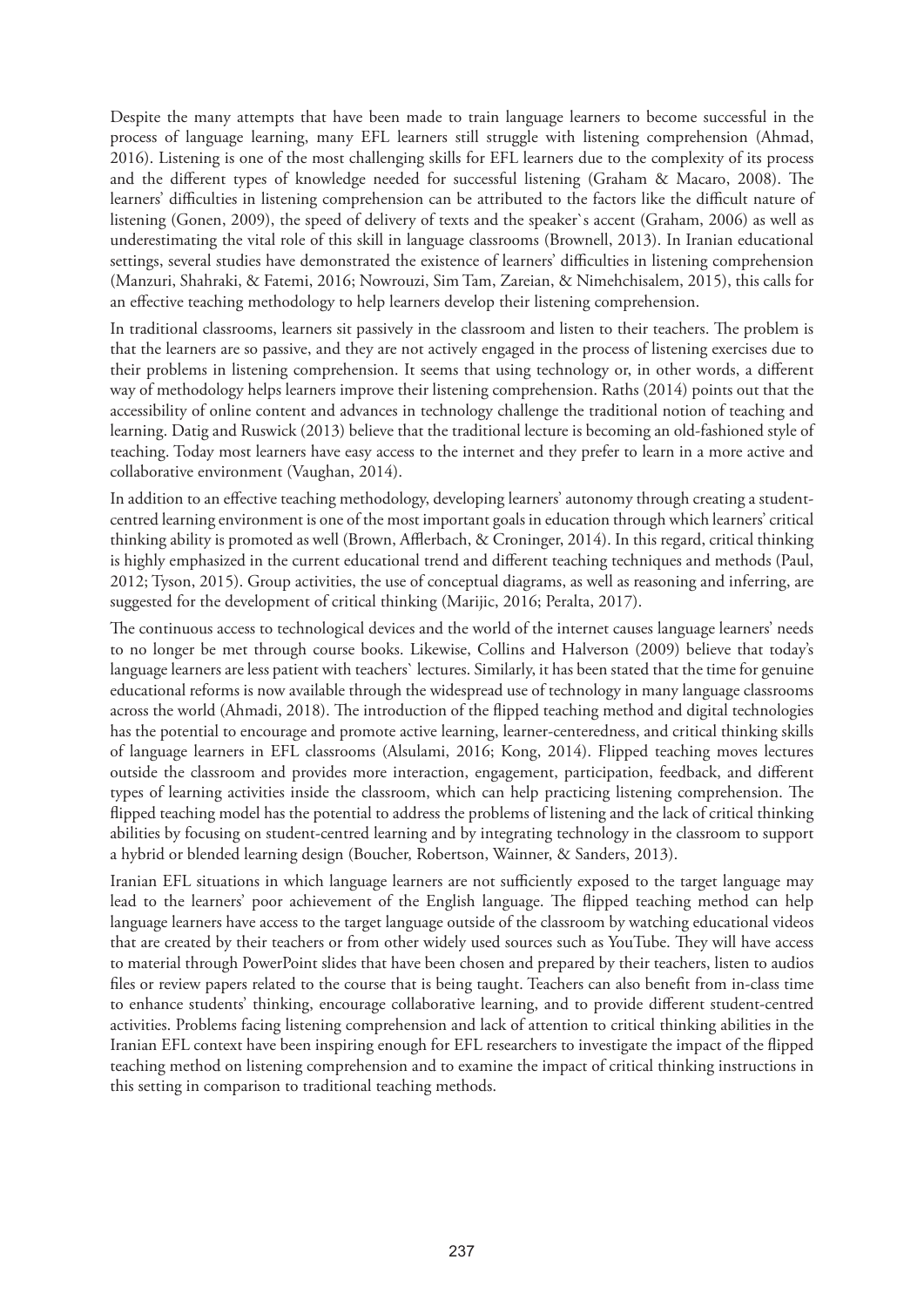## **LITERATURE REVIEW**

## **Flipped Teaching: Background and Contributions in ELT Research**

A flipped classroom is an instructional strategy that reverses the traditional class. According to Pink (2010), the modern use of online videos, followed by face-to-face teaching, is often attributed to Jonathan Bergmann and Aaron Sams. The idea occurred to them when they were struggling to re-teach lessons to absent individuals (Fulton, 2012). They found that learners who had difficulties with certain homework concepts could not accomplish subsequent homework problems until they received help the next day in the classroom (Bull, Ferster, & Kjellstorm, 2012). The two teachers combined video demonstrations and real-time explanations, then put them on the internet. Their videos were highly welcomed by both learners who had missed the classes and those who needed to review the lessons. Since then, there has been growing interest in the flipped teaching method articles, and the press appears on this method almost daily.

The development of flipped pedagogy can be linked back to the shift from teacher-centred to learnercentred instructions (Hutchings & Quinney, 2015; Musallam, 2010). In a flipped classroom, teachers use different activity-based elements to create engaging and student-centred environments (Fink, 2003). This model provides learners with more control over their learning and provides them with the opportunity to take responsibility for their learning (Baker, 2000). The flipped classroom moves the students away from a teacher-centred learning setting to another environment where instructors are facilitators and organizers so that students come to class with a piece of basic knowledge about the content,, they can engage in interactive learning during class time (William & Wuensch, 2016). According to Brown (2012), this can be regarded as an adjustment period, because some students have relied so heavily on their teachers.

As to the teachers' role in a flipped classroom, the flipped classroom offers a role change for the teacher from a 'sage on the stage' to a 'guide on the side', which is a fundamental element of flipped approach (Baker, 2000). In flipped education, teachers transmit new knowledge before class time to guide learners through different active learning tasks (Hao, 2016; Morrison, 2014). As Bergmann and Sams (2012) state, teachers do not have to lecture for long hours while students passively listen and take notes. Thus, they can work with students more intensively, providing them with practical support, guiding them through the lessons, helping them apply what they have learned online previously, encouraging them to take part in collaborative activities and to think critically.

Concerning the learners' role, according to Van Veen (2013), students are active individuals who reconstruct knowledge from received information. Although teachers deliver the instructional content, the focus is on engaging and doing things with that knowledge instead of sitting passively and listening to someone else's presentation (Ouda & Ahmed, 2016). Berrett (2012) asserts that learners gather the knowledge outside of class, and then they apply what they have learned to new contexts during class. In the inverted classroom, students are provided with additional time to solve problems while having the teacher there as a guide. Therefore, teachers should remember that the most crucial element of the flipped classroom is to focus on the learners (Bergmann & Sams, 2012). Bergmann and Sams also stated that the flipped classroom is an environment where students are active learners. They take ownership of the content and use their knowledge to guide one another without the teacher's prompting; therefore, it is a constructivist environment. Students collaborate and discuss different content depending on their diverse interests and needs. Moreover, learners can ask exploratory questions and investigate beyond what is taught during the classroom. In this setting, peer instruction and cooperative learning are formed spontaneously.

Regarding the flipped teaching method and listening comprehension on which the current study focuses, Zeng (2016) states that there are some attributes of flipped classrooms that are in alignment with the requirements of English listening. First of all, in traditional settings, learners do the listening exercises in class and struggle to get the right answer. However, it is widely acknowledged that learners need opportunities to learn autonomously at their own pace. Secondly, a flipped classroom setting allows for the repeated use of listening materials. Learners have more time to do the listening practice, and they are exposed to a variety of materials. Thirdly, the pre-recording of materials in flipped education can help students with different competence levels. In a traditional classroom, all learners listen to the same materials at the same time, while individual differences are neglected.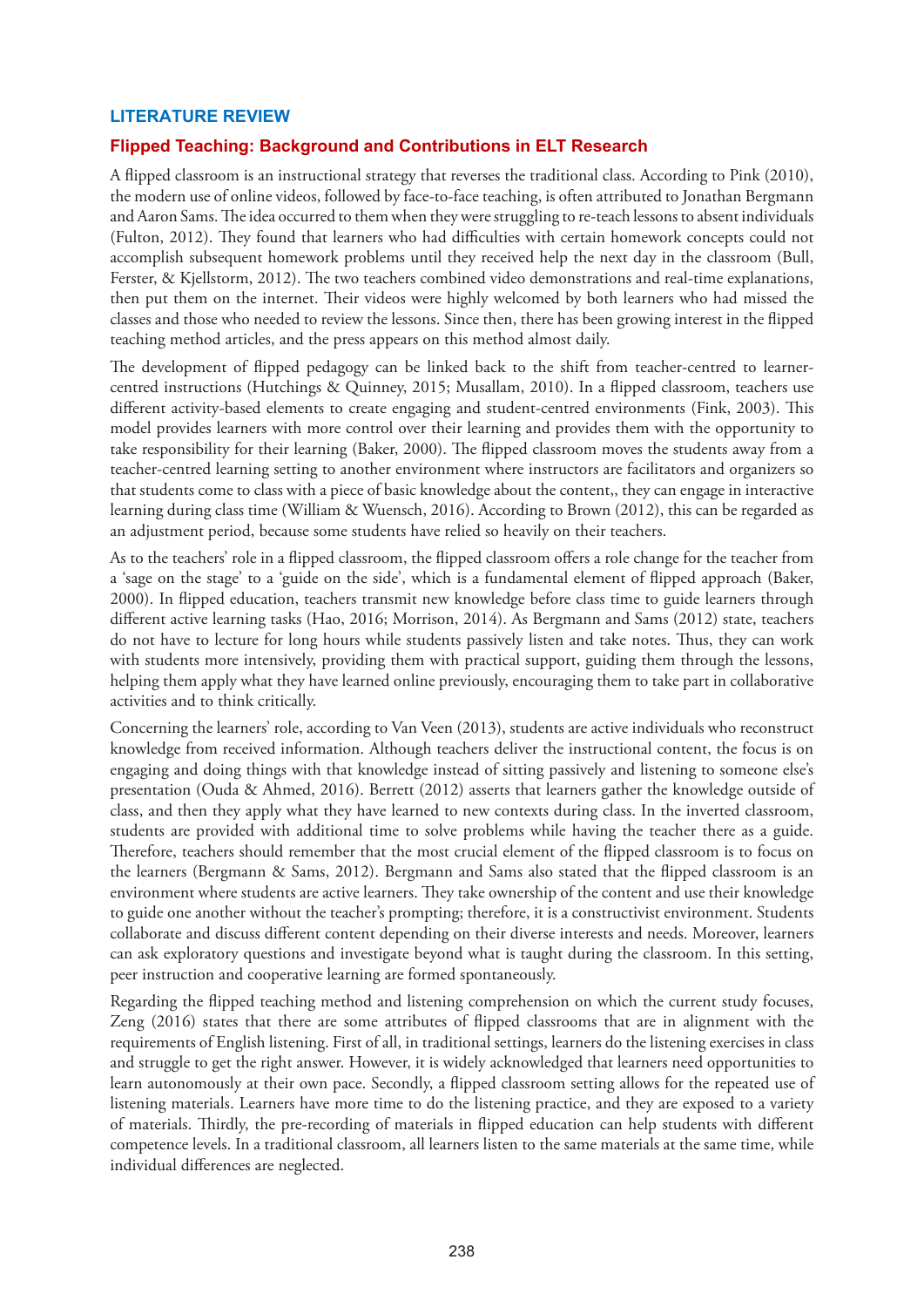# **Empirical Research on Flipped Teaching**

Flipped teaching has been the focus of attention by second or foreign language scholars. Berrett (2012) compared the flipping model with the traditional lecture. The evidence shows that the flipped teachingteaching model can be applied in EFL contexts to increase the interaction between teachers and students, to develop students' responsibility, to increase motivation for learning, and to enhance self-reliance.

Zainuddin and Halili (2016) investigated a variety of research and trends in flipped teaching. They concluded that the flipped learning model is used in many fields and it has positive impacts on different aspects of students' learning, including interaction, motivation, engagement, as well as their achievement. Another study conducted by Șengel (2016) proved that learners' progress in the form of homework performance, and the amount of time spent on work before class was significantly higher in the flipped classroom compared to the traditional classroom-basedd learning setting.

Several research studies examined the impacts of the flipped classroom on learners' English language skills, including listening skill (Ahmad, 2016), writing skills (Yu & Wang, 2016), and grammar (Al-Harbi & Alshumaimeiri, 2016). Soliman (2016) examined the impact of flipped teaching on English for Academic Purposes (EAP) teaching. They observed the efficiency of the flipped teaching method in the EAP class. In another study, Al-Harbi and Alshumaimeri (2016) explored the possible effects of the flipped classroom in teaching English grammar on secondary school students' performance. The results indicated that flipped teaching could enhance learners' grammar performance; besides, students had a positive attitude toward using the flipped strategy. A research conducted by Alsowat (2016) looked into the impact of an EFL flipped teaching model on students' higher-order thinking skills, engagement, and satisfaction. The results revealed the positive effects of using flipped classrooms in acquiring those skills.

One of the features of the flipped classroom that can justify its effectiveness in improving listening comprehension skills is the active learning feature. Literature proved that the use of videos improved listening comprehension skill (Sarani, Behtash, & Arani, 2014; Wagner, 2010). The study conducted by Ahmad (2016) aimed at examining the effectiveness of the flipped teaching method on EFL learners' listening comprehension. Thirty-four 3rd-year EFL students were involved in this study. The result indicated that the flipped classroom could significantly affect the students' listening comprehension.

Samah and Saka (2016) also examined the effectiveness of the flipped classroom model on EFL learners' listening comprehension. Twenty-five university students were involved in this study as an experimental group who participated in the pre/post-listening comprehension test. After the administration of the pretest, students were taught listening through the flipped teaching technique. The statistical analysis indicated an improvement in the learners' level of listening comprehension.

Similar to the learners' listening comprehension, their reading comprehension was also affected by the flipped model of instruction in the study conducted by Karimi and Hamzavi (2017). The researchers applied flipped teaching in reading comprehension classrooms by providing instructional videos for the learners before their presence in the classroom. The pre- and post-tests of reading comprehension revealed that the flipped model resulted in the EFL learners' improvementin reading comprehension. Moreover, data from the questionnaire indicated the EFL learners' positive attitudes on using flipped teaching. It was concluded, "EFL teachers can develop new and customized ways to improve the flipped model effectiveness in their teaching environments and they can modify it based on their students' needs and interests" (p. 101).

There are also numerous studies regarding the effect of flipped teaching on critical thinking skill. Alsowat (2016) demonstrates the positive effect of flipped education on critical thinking skills. Similarly, Kong (2014) states that flipped teaching is useful in the growth of domain knowledge and critical thinking. In a different study (Kong, 2015) investigated the outcome of critical thinking achievement of students with subjects being taught through flipped teaching, the results indicated that learners' overall competence in critical thinking skills improved significantly.

Nurmasita (2018) investigated the integration of flipped classrooms for increasing student participationin English for specific purposes class for students of engineering. She taught that the students needed to know English to be highly qualified in their field. In her study, she used the flipped classroom as an aid for the learning-teaching process to turn learners into active participants of learning. To do so, she tried to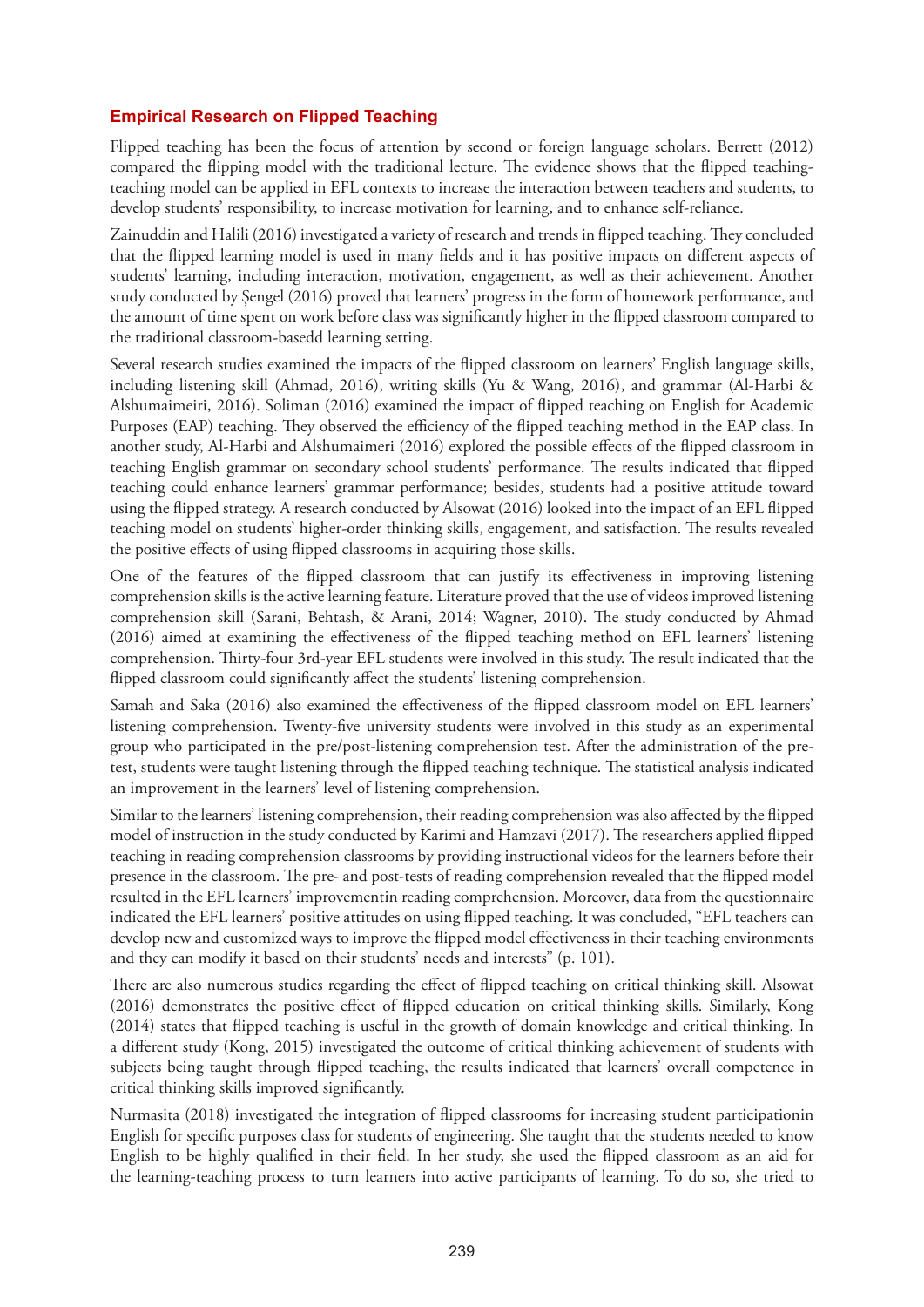apply technology in a flipped classroom instead of a conventional classroom. In the study, she used an interview and questionnaire sheet to collect data, and the results of her study showed that students had active participation in the class. They actively joined the discussion between lecturer-students, students-lecturer, and students-students. The outcome of the interview and questionnaire indicated that the students enjoyed the use of flipped classroom method in ESP class since they had more chance to practice their English in peer discussion with the teacher as a facilitator.

In another research by Sarpparaje, Rathiga, and Sasirekha (2018), they investigated the flipped classroom as an approach to utilize the ESL classes for ESL students. They stated that a flipped classroom had been highlighted as an emerging technology for higher education. The Flipped Classroom Approach is chosen to be the thrust area of their study as it has the prospective to prove that how the creation of a piece of communication goes beyond traditional features such as merely learning the grammar and syntax in ESL classes. They investigated two groups of control and experimental, and the results of their study revealed that students had a preference over this Flipped Classroom Approach and that this approach proved to contribute a lot to their communicative experience.

In summary, the literature above clearly denotes that flipped teaching is a learner-centred instructional model in which learners are required to invest in their learning by reviewing and processing information before attending class and applying it through active participation in the classroom. In this setting, the teacher can spend more time interacting with students instead of lecturing (Bergman & Sams, 2012). According to Kong (2014), learners would be expected to think for themselves and find ways for solving problems as well as producing knowledge rather than reproducing it. Flipped teaching uses the concept of active students engaged in learning. The lack of research concerning applying critical thinking in the flipped classroom, particularly in the EFL context, such as Iran, demands the role of using technology in flipped teaching in critical thinking instruction to enhance learners' listening comprehension. In the present study, the focus is on comparing the impact of flipped teaching via Google Classroom based on critical thinking instruction on the listening comprehension of Iranian EFL learners at an intermediate level. Therefore, the following research questions are addressed:

- 1. Does critical thinking instruction through flipped teaching (via Google Classroom) have any significant impact on Iranian EFL learners' listening comprehension?
- 2. Is there any significant difference between the effects of flipped teaching with and without critical thinking instruction on Iranian EFL learners' listening comprehension?

# **METHOD**

# **Design**

Following a pretest-posttest Quasi-Experimental Design, the current study investigated the effects of critical thinking instruction through flipped teaching on language learners' listening comprehension. The flipped classroom and instruction on critical thinking were the independent variables, and the learners' listening comprehension was the dependent variable. To establish the internal and external validity of the research, extraneous variables that could affect the learners' listening comprehension test scores were controlled. For instance, environmental clues like the researcher's non-verbal behavior and situational variables such as noise, temperature, and lighting were considered carefully in both flipped and traditional classes. The participants were pretested on listening comprehension before the intervention of the treatment, and then a posttest was given at the end of the study. Differences between the pretest and the posttest data were then analyzed.

# **Participants**

The participants were 80 intermediate female EFL learners from the Training Department of the National Iranian Oil Company (NIOC) in Masjid Suleiman, Iran. They were selected from among 200 female language learners who attended the 2018 summer semester foreign language learning program. Due to the gender constraint in the department, only the female employees were selected for the study based on convenience sampling. Moreover, the inclusion criteria was based on the Quick Placement Test (QPT), and 80 learners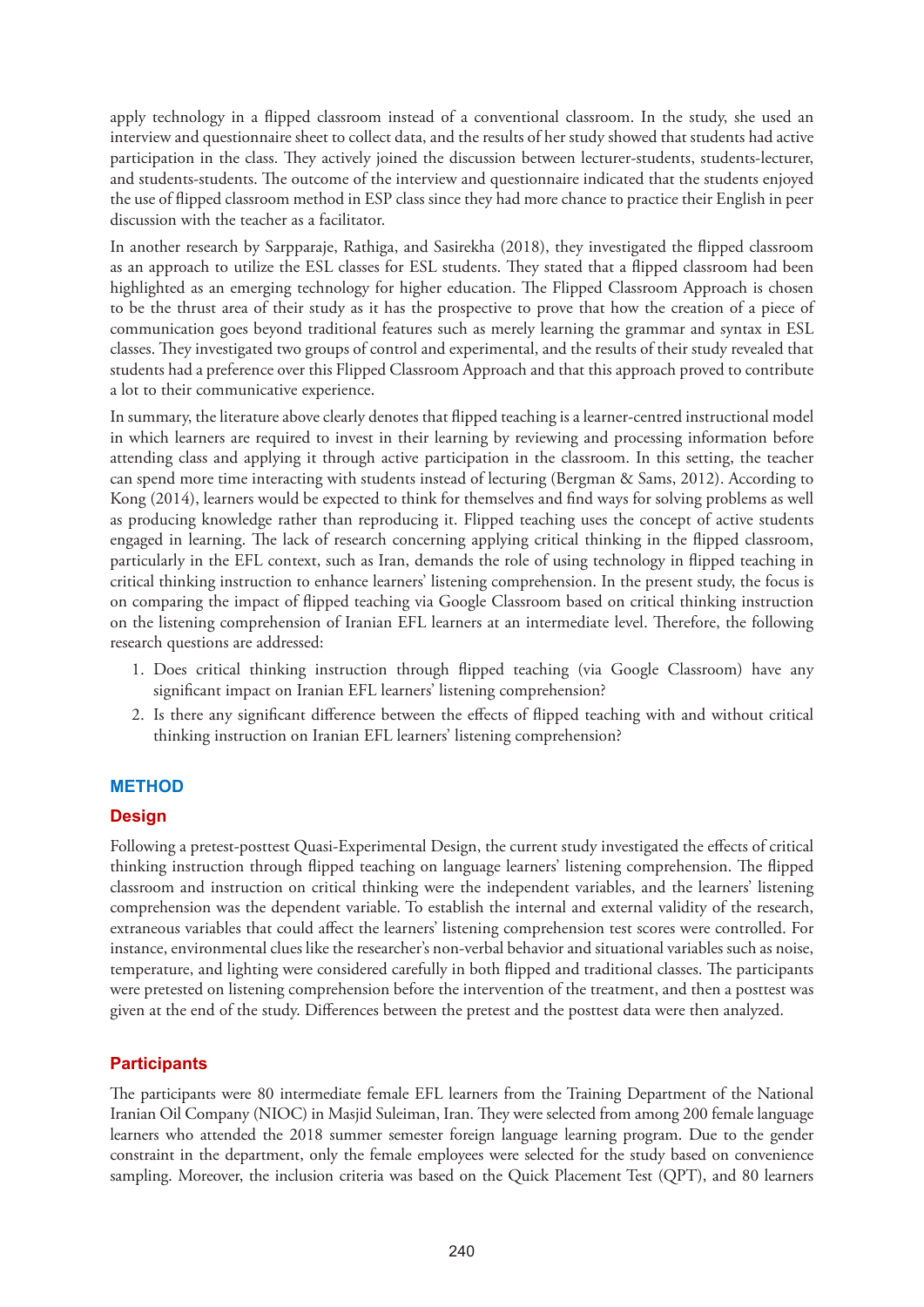whose score fell within the range of 37-47 were considered to be at the intermediate level based on QPT test direction and were selected as the main sample for the present study. The subjects were all Persian native speakers within the age range of 19 to 29 years old. The participants of the study were divided into two experimental and two control groups, with 20 participants in each group. Before the study, the learners were surveyed to see if they had been in a flipped teaching class before. It was found that none of the participants had been.

Furthermore, the teacher gave the learners a general overview of the study, including the main purpose of conducting such a survey. Finally, to avoidthe experimenter`s expectancy and bias, the researcher checked the collected data and the results of the statistical analyses carefully and avoided interpreting the data during the study. Moreover, a colleague who was an expert in the field was invited to read the final report and provide the researcher with critical feedback on the research findings.

## **Instruments and Instructional Materials**

The explanations of the instruments and materials are provided below:

#### **Quick Placement Test (QPT)**

Since based on a determined level of language proficiency, for the selected sample, only intermediate level learners were included. The paper and pencil version of the Quick Placement Test (Syndicate, 2001) was used to determine this. The test took approximately 30 minutes to be completed. The participants answered three parts that included items related to structure, vocabulary, and reading comprehension in the form of multiple-choice items with a maximum possible score of (60) points. According to Berthold (2011), QPT has been widely utilized as a placement test by second/foreign language researchers and has an acceptable reliability coefficient. Geranpaye (2003) also states that the test includes items, which have gone through Cambridge ESOL quality control procedures. The reliability coefficient of the QPT was estimated through the Cronbach's Alpha test, and it came to (α= .79).

#### **The Pretest and Posttest of Listening**

Two IELTS listening tests that included 40 items, taken from the listening section of the Cambridge IELTS Practice Test (Cambridge University, 2005), were used in this study. The IELTS test is an international standardized test that is a highly effective instrument and a reliable means of grading learners at all levels from lower intermediate upwards, with a consistent record of predictive validity in the light of examination entry. Two distinct listening tests were selected to minimize the possible memory factor due to the nature of the data collection procedure of the study. The level of difficulty of the test increased through the sections. It included both lecture formats as well as a formal and informal conversational style.

It took approximately 30 minutes for the participants to complete the pretest and posttests of the listening exam, and they were given an extra 10 minutes to transfer the answers to the answer sheet. Different types of questions were classified into four sections, including two dialogues and two monologues that measured the participants' listening for specific information as well as their listening for the main ideas and supporting information. In both tests, the first section was a conversation between two people set in an everyday social context. The second section was a monologue set in an everyday social context. The third section was a conversation set in an educational or training context, and the fourth section was a monologue on an academic subject. The participants were told that they could hear each section once only. Some listening skills were examined, including grasping the main ideas, understanding specific information, identifying opinions and attitudes, recognizing the purpose of the speaker, and following the development of an argument. Each correct answer received one point. The scores achieved out of 40 were then converted to the IELTS 9-band scale. The reliability indices of the pretest and posttest were checked through computing Cronbach's Alpha that is based on an analysis of variance (See Table 1).

Table 2 showed that the reliability coefficients for the pretest and posttest of listening comprehension were .71 and .74, respectively, which were both higher than the minimum possible amount required that is .70, demonstrating an acceptable reliability value (Farhady, Jafarpour, & Birjandi, 1994).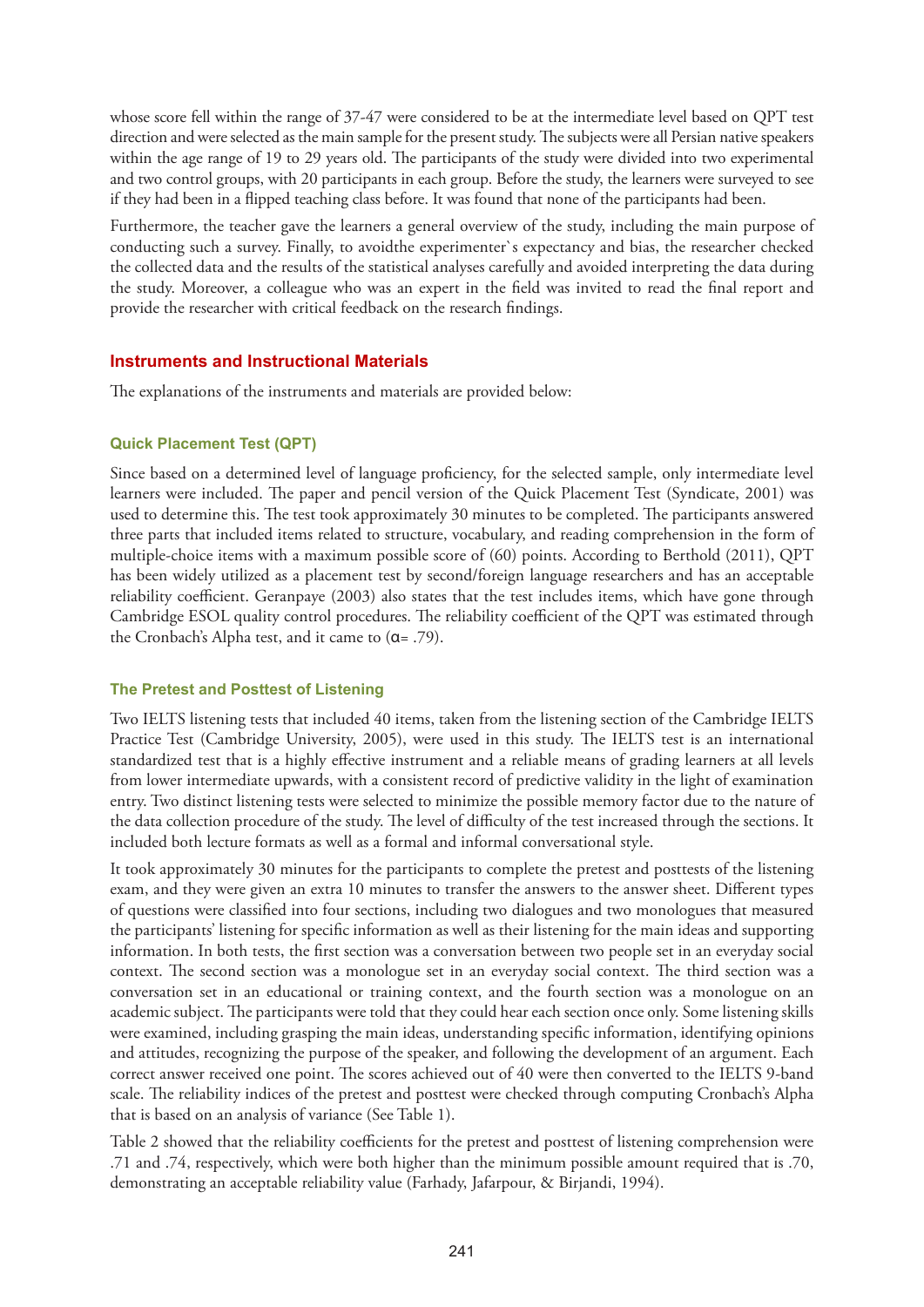#### **Google Classroom**

In google classrooms, the participants of the study received the instruction on listening skills through handouts, brochures, PowerPoint presentations, and online videos. They also listened to the audio files in their preferred time and need, and then they were required to answer some questions that examined their listening comprehension before they attended the class. During the class, the participants were encouraged to ask and answer questions about the content. They were engaged in learning activities where they practised what they had learned before class. The teacher taught the lesson out of the class time, guided the learners to do their homework in class collaboratively, and encouraged them to have lots of interaction with their peers. However, for the first experimental group, the focus was also on teaching how to think critically and improving their listening comprehension through the flipped classroom. The learners in this group were required to process information from different sources that were available through a flipped classroom method and then critically process the information to construct knowledge. The purpose was to help learners develop and apply critical thinking skills in daily learning. To this end, they were encouraged to integrate different elements of critical thinking skills into their learning process in a flipped classroom settings.

## **Data Collection Procedure**

Initially, a quick placement test was administered to 200 EFL learners, of which 80 intermediate EFL learners were selected based on the QPT test direction. They were then randomly divided into two experimental and two control groups. Subsequently, the four groups' listening comprehension was pretested with the IELTS listening proficiency test (Cambridge IELTS, 2005) to assess their entry performance. The two experimental groups received training using a flipped teaching method through a Google Classroom setting, while the two control groups received listening training in traditional classes. The study was carried out for 16 sessions during the summer semester in 2018.

The classes for the experimental groups were equipped with laptop and video projection, where the teacher went on the internet to show the participants how to reach the Google Classroom platform. The participants downloaded the materials three nights before each session, and they watched the videos at home very carefully. The learners were required to take notes, record their questions, and summarize their learning before class. There were some textually elicited questions that were raised by the teacher, and the participants were required to answer them based on the video materials they had received to perform classroom activities. The teacher also asked them some related questions at the beginning of the class to ensure that the participants had watched the learning materials beforehand. However, in the control groups, where the teaching method was traditional classroom-based learning, the learners were not required to do any specific kind of activity before the listening class except for some traditional preparation.

In both experimental groups, listening comprehension was taught according to American English File 1 (second edition) using flipped teaching strategies like problem-solving activities and group work, followed by the teacher's feedback. The flipped teaching consisted of four main sections, including pre-lesson learning through which the learners viewed lesson goals, downloaded worksheets, and completed them after group discussions. However, simply for the first experimental group, the worksheets had been developed in a way that included some questions to help students go through the five essential components of the critical thinking process (i.e., hypotheses identification, making inductive and deductive thinking, and conclusion explanation and evaluation). The next typical section for the two experimental groups was the lesson learning, in which the learners read the learning materials provided to them. The instructional materials comprised of recordings of the short stories, monologues, and dialogues selected from the net for the intermediate language learners. These recordings were sent to the experimental groups before they attended the class; the same material was played in the classroom for the control groups. The primary instructional materials included listening passages accompanied with related audio CD`s that were selected from the book 'American English files' series. In the third phase of the flipped teaching that was post-lessonn learning, the learners completed self-reflection, and finally, for the fourth section, the learners discussed what they had learned in-groups. The learners were encouraged to engage in concepts by participating in group-work activities with the teacher's guidance. Therefore, in the two experimental groups, language learners were encouraged to cooperate with their classmates in the lessons and solve problems through creating a cooperative environment by the teacher during the class.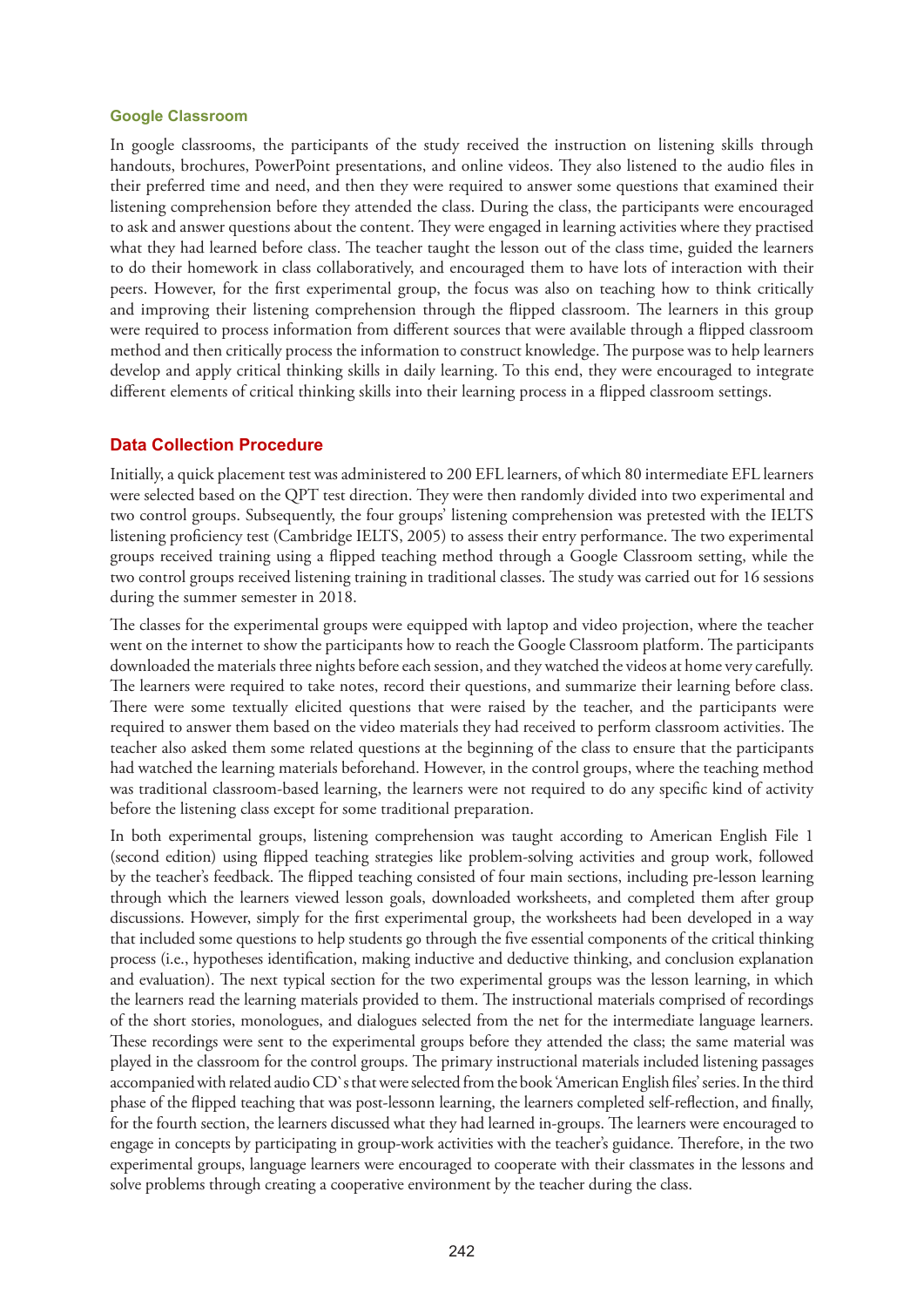For the participants in the first experimental group, the teacher used exercises to develop the participants' critical thinking. For this group, five major views of critical thinking skills, namely, hypothesis identification, induction, deduction, explanation, and evaluation, were worked on when giving instructions were given on listening skills in a flipped classroom setting. These learners were asked to answer different types of listening comprehension questions that enhanced their critical thinking. For instance, they were sometimes required to select a sentence that showed the acceptable hypothesis behind the given statement in the listening passage or sometimes were asked to select a sentence that showed the correct inference that could be derived from the given scenario in the listening passage. Moreover, these language learners selected a sentence that represented the proper conclusion for the given statements in the listening passage. Also, some questions asked them to select a sentence that showed the valid reason behind the given scenario in the audio file. Finally,, they were asked to evaluate their reasoning and examine its validity.

The selected book for the control groups was also American English File1 (second edition). The class was the teacher-centered. The teacher used the traditional way of teaching listening comprehension in which the teacher played the recordings, and the participants listened to them, then they answered the related questions. The teacher used some visual aids like slides or videos in class, and the learners completed the assignments at home. During class time, the teacher verbalized information in a controlled environment, and the learners simply practised note taking. Most of the teaching took place in the classroom with the physical presence of the teacher and learners in the class. The teacher began the class by doing some warm-up activities, and then a review of the previous session was given. Next, the new materials were taught through face-to-face interaction between the teacher and the learners, and finally, the teacher guided them to do the exercises at home.

The post-tests of listening comprehension were run at the end of the study to examine the effect of flipped teaching on learners' listening comprehension.

The researcher asked for the participants`permission to make use of the results of their IELTS tests for the study, and all the learners were asked to complete a consent form. Learners were guaranteed that their test performance would remain confidential. To ensure confidentiality, the participants' test results were not shared with NIOC teachers or administrators for the duration of the study.

# **Data Analysis Procedure**

Descriptive and inferential measures were conducted to address the research questions. The learners' changes in their mean listening comprehension test scores were descriptively reported. However, inferential statistics gathered by running independent samples t-tests were used to investigate the differences between the experimental and control groups as well as the two experimental groups separately. It is worth mentioning that the assumption of normality was checked through computing Skewness and Kurtosis values. Since these values were within the range of +1.99, the assumption of normality was established.

#### **FINDINGS**

The results of the study are provided below, taking into account the two research questions of the study.

#### **The First Research Question**

To address the first research question, comparisons were made between the language learners who attended flipped classes with critical and without critical thinking and those who were in traditional classes in terms of their listening comprehension test scores. Group statistics for the pre- and post-test scores of listening comprehension are given in Table 1.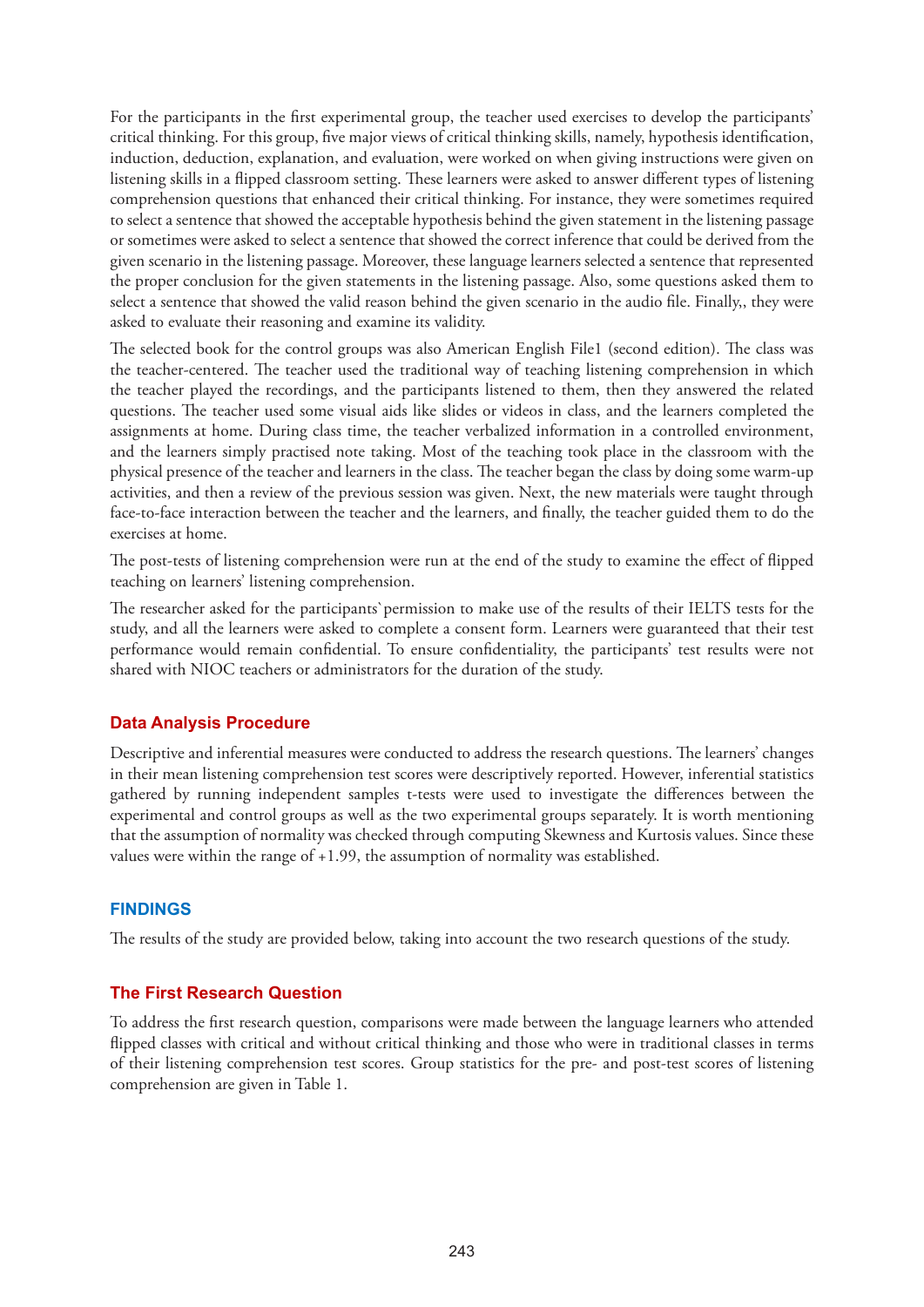|      | Class                     | N  | Mean   | Std. Deviation | Std. Error Mean |  |
|------|---------------------------|----|--------|----------------|-----------------|--|
|      | Flipped class             | 40 | 3.7913 | .38683         | .06116          |  |
| pre  | <b>Traditional class</b>  | 40 | 3.7688 | .94331         | .14915          |  |
|      | Mean difference $= .022$  |    |        |                |                 |  |
| post | Flipped class             | 40 | 5.0119 | .63228         | .09997          |  |
|      | <b>Traditional class</b>  | 40 | 3.7969 | .94803         | .14990          |  |
|      | Mean difference $= 1.215$ |    |        |                |                 |  |

**Table 1.** Group Statistics for the Listening Tests

As Table 3 shows, for the listening pre-test, the mean scores for the flipped class and the traditional groups were 3.79 and 3.76, respectively, which were very close to each other. The mean scores for the post-test of flipped class and the traditional groups were 5.01 and 3.79, respectively, showing a large difference between the groups. While in the pre-test of listening comprehension the mean difference between the flipped class and the traditional class was .022, the differences between the flipped group and the traditional group in post-test of listening comprehension amounted to 1.215, which descriptively denotes the outperformance of the experimental groups over the control ones' listening comprehension. T-tests were run on the independent samples pre- and post-tests listening comprehension results for both groups to make a comparison between the groups in terms of their performance on the listening test and to see if these differences were statistically significant. The results are shown in Table 2.

|  |  |  |  | Table 2. Independent Samples T-Test for the Listening Tests of Flipped Group versus Traditional Group |
|--|--|--|--|-------------------------------------------------------------------------------------------------------|
|--|--|--|--|-------------------------------------------------------------------------------------------------------|

|          |                                | Levene's Test<br>for Equality of<br>Variance | t-test for Equality of Means |      |       |                    |                                                 |       |
|----------|--------------------------------|----------------------------------------------|------------------------------|------|-------|--------------------|-------------------------------------------------|-------|
|          |                                | F<br>Sig.                                    |                              | t    | df    | Sig.<br>(2-tailed) | 95% Confidence<br>Interval of the<br>Difference |       |
|          |                                |                                              |                              |      |       |                    | Lower                                           | Upper |
|          | Equal variances<br>assumed     | 31.41                                        | .000                         | .140 | 78    | .889               | $-.298$                                         | .343  |
| pretest  | Equal variances not<br>assumed |                                              |                              | .140 | 51.75 | .890               | $-.301$                                         | .346  |
| posttest | Equal variances<br>assumed     | 8.93                                         | .004                         | 6.74 | 78    | .000               | .856                                            | 1.573 |
|          | Equal variances not<br>assumed |                                              |                              | 6.74 | 67.96 | .000               | .855                                            | 1.574 |

Table 4 shows that although the two groups' performance in the pre-test of listening comprehension was almost identical, the results revealed that flipped classes affected the listening comprehension of the two groups differently in the post-test data (pretest=.140, P>.05; t posttest=6.74, P<.05). According to the results, the learners who experienced a flipped teaching method (via Google Classroom) significantly performed better than the traditional group in the post-test of listening comprehension.

# **Second Research Question**

The second research question looked at the differences between the two flipped classes (with and without critical thinking treatment) in terms of the participants' listening comprehension test scores. Group statistics for the pre- and post-test scores of listening comprehension for the two flipped classes are given in Table 4.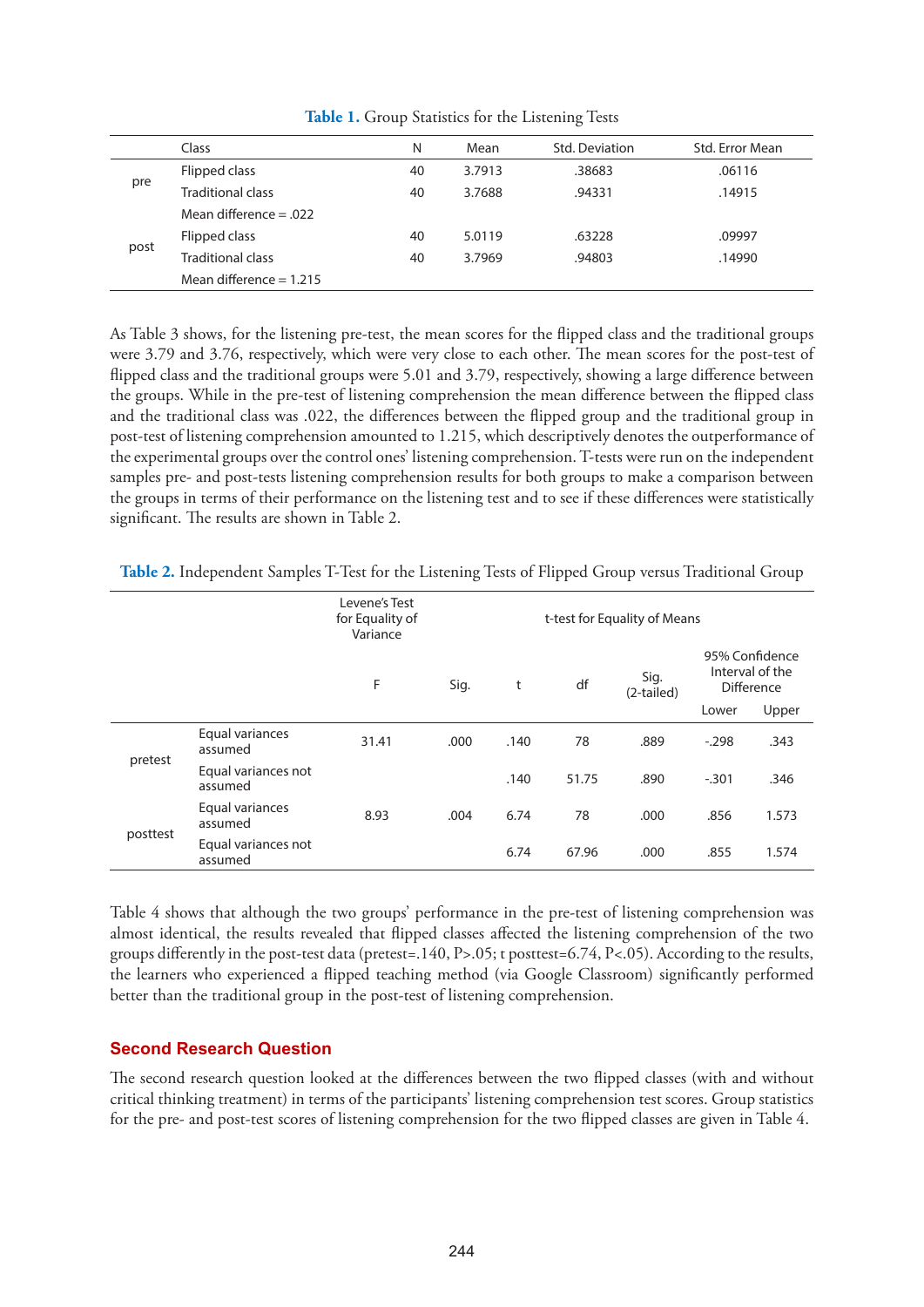|      | <b>Treatment</b>            | N  | Mean   | Std. Deviation | Std. Error Mean |
|------|-----------------------------|----|--------|----------------|-----------------|
| pre  | critical thinking based     | 20 | 3.9035 | .42171         | .09430          |
|      | Non-critical thinking based | 20 | 3.6790 | .32061         | .07169          |
|      | Mean difference             |    | .23    |                |                 |
| post | critical thinking based     | 20 | 5.4000 | .43800         | .09794          |
|      | Non-critical thinking based | 20 | 4.6237 | .55822         | .12482          |
|      | Mean difference             |    | .77    |                |                 |

**Table 3.** Group Statistics for the Listening Tests of Flipped Classes

For the first administration of listening test, the mean scores for the flipped classes with critical thinking based instruction and the flipped class without critical thinking based instruction were (M Flipped with critical thinking (pretest) = 3.90;  $SD = .42$ ) and (M flipped without critical thinking (pretest) = 3.67;  $SD =$ .32), respectively. In other words, the results obtained for the pre-test scores were close to each other. For the second administration of the listening test, the mean scores for the two experimental groups were somehow different (M Flipped with critical thinking (posttest) = 5.40; SD= .43) and (M flipped without critical thinking (posttest) =  $4.62$ ; SD= .55). In other words, the students in the flipped classes with critical thinkingbased instruction had a higher mean score. The mean difference between the two flipped groups in the pretest of listening comprehension was (mean difference= .22). However, the differences in posttest listening comprehension amounted to (mean difference= .77). T-tests were run on the independent samples pre- and post-test of listening comprehension results for both flipped groups to check if the differences between the two flipped classes were statistically significant. The results are shown in Table 4.

| <b>TWORE I</b> Independent Samples 1 Test for the Enstering Tests of Impped Chasses |                                |      |                                              |                              |       |                    |                                                        |       |
|-------------------------------------------------------------------------------------|--------------------------------|------|----------------------------------------------|------------------------------|-------|--------------------|--------------------------------------------------------|-------|
|                                                                                     |                                |      | Levene's Test<br>for Equality of<br>Variance | t-test for Equality of Means |       |                    |                                                        |       |
|                                                                                     |                                | F    | Sig.                                         | t                            | df    | Sig.<br>(2-tailed) | 95% Confidence<br>Interval of the<br><b>Difference</b> |       |
|                                                                                     |                                |      |                                              |                              |       |                    | Lower                                                  | Upper |
| pretest                                                                             | Equal variances<br>assumed     | .89  | .350                                         | 1.89                         | 38    | .066               | $-0.015$                                               | .464  |
|                                                                                     | Equal variances not<br>assumed |      |                                              | 1.89                         | 35.46 | .066               | $-0.015$                                               | .464  |
| posttest                                                                            | Equal variances<br>assumed     | 2.44 | .126                                         | 4.89                         | 38    | .000               | .455                                                   | 1.097 |
|                                                                                     | Equal variances not<br>assumed |      |                                              | 4.89                         | 35.96 | .000               | .454                                                   | 1.098 |

**Table 4.** Independent Samples T-Test for the Listening Tests of Flipped Classes

As can be seen in Table 6, although the two groups performed similarly in the pre-test of listening comprehension, the results of the t-tests revealed that critical thinking based instructions in flipped classes were more effective in developing the language learners' listening comprehension as opposed to non-critical thinking. The two groups performed differently in the post-test (t pretest=  $1.89$ ,  $P > .05$ ; t posttest=  $4.89$ ,  $P <$ .05). According to the results, in the post-test of listening comprehension, the flipped group who enjoyed critical thinking-based treatment significantly performed better than the flipped group that had non-critical thinking-based instruction.

The results showed that providing critical thinking instructions through a flipped class setting was beneficial, and improved EFL learners' listening comprehension. Furthermore, there were statistically significant differences between critical thinking through flipped teaching and without critical thinking through flipped teaching on Iranian EFL learners' listening comprehension, indicating as to why the group that received critical instructions outperformed those who had not in the second experimental group.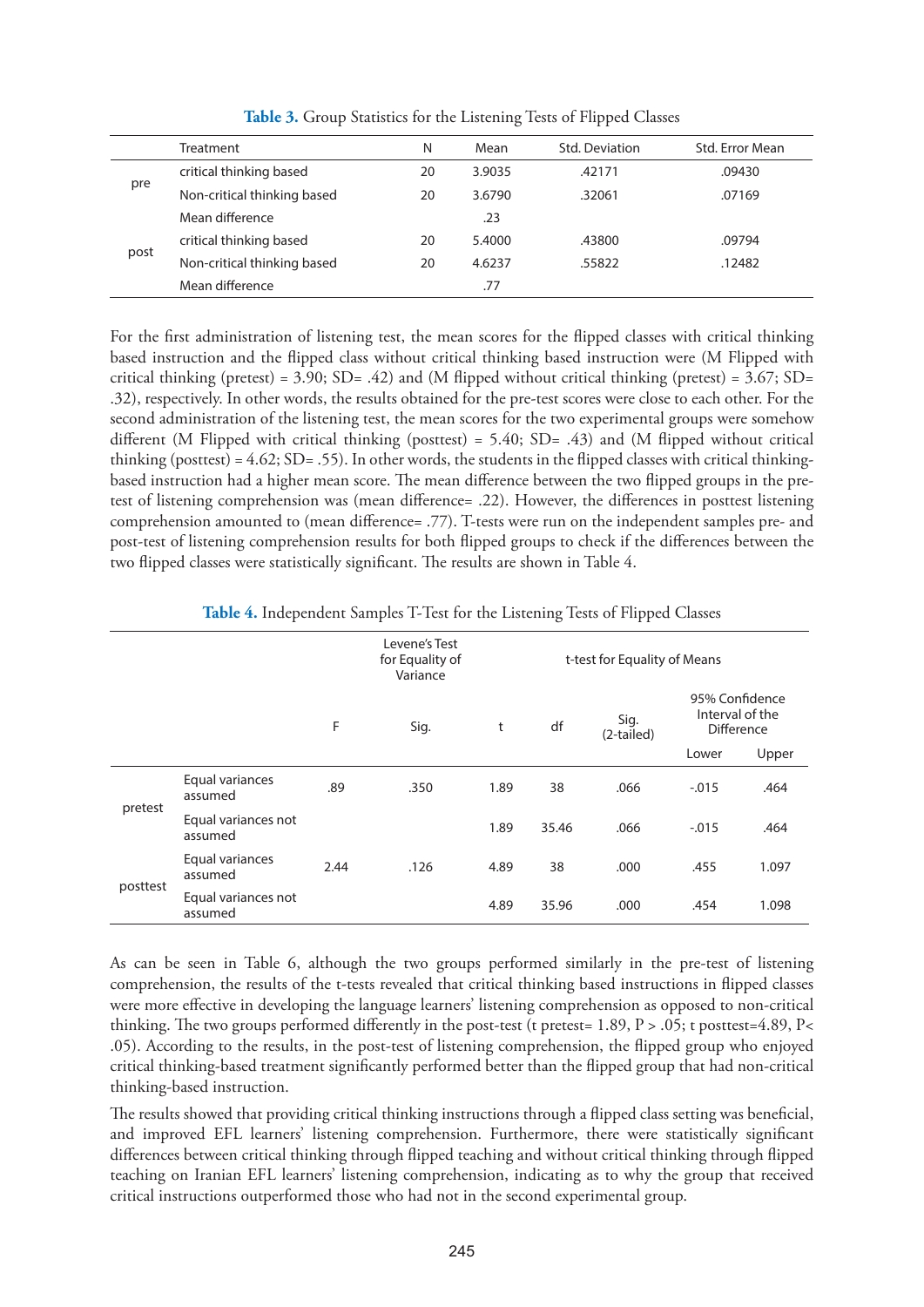## **DISCUSSION**

The present study was an attempt to investigate the effects of the development of EFL learners' critical thinking through flipped teaching on their listening comprehension ability. The differences between the experimental and control groups were also examined.

The quantitative analysis of the pre-test and post-test of listening scores revealed that flipped teaching had been advantageous in enhancing the learners' listening comprehension compared with the traditional classes. These conclusions are in line with the findings of studies conducted by Freeman, Eddy, McDonough, Smith, Okoroafor, Jordt, Wenderoth (2014), who showed that student performance is enhanced when active learning components like flipped classes are employed. Additionally, the findings are similar to those reported by McGivney-Burelle and Xue (2013), who found that students in flipped classrooms have better opportunities to be involved in purposeful activities. The positive effect of flipped teaching might be due to the nature of a flipped classroom setting in which there are more interactions between the teacher and the language learners, and teachers can provide learners with immediate feedback. It can be argued that flipped classrooms can help learners reflect upon their learning behaviours since they are engaged in the learning environment, leading to being more consciously involved in the target language tasks (Alsowat, 2016; Kong, 2014). Fulton (2012) also emphasizes the role of flipped teaching in providing a thought-provoking learning setting for learners to be more creative in carrying out the learning tasks. Musallam (2010) supports flipped teaching and argues that flipped teaching provides language learners with a ,productive learning environment in which they can freely take part in a cooperative learning setting.

Besides, the results also revealed that critical thinking instructions through flipped teaching could significantly develop the learners' listening comprehension ability. It was found that in a technology-mediated learning environment where a Google Classroom was implemented in a flipped teaching setting, learners were able to develop their inferencing, interpreting, and argumentative skills and were found to to be more engaged in the learning environment. This might be related to the fact that the learners in the first experimental group who practised remembering and understanding outside the class. At the same time, they focused on applying, analyzing, evaluating, and creating in the classroom had sufficient time to solve problems individually and collaboratively. Moreover, the teachers in the first experimental group had adequate amount of time to help language learners think and develop group-sharing activities among themselves. The Findings of the study are in alignment with research studies conducted by Bergmann and Sams (2012) and Musallam (2010) who argued that a flipped learning environment could provide sufficient assistance for the learners to be reflective and think as critically as possible in doing the target tasks in the classroom. Alsowat (2016) also acknowledged the role of flipped teaching in paving the way for learners to develop their critical thinking ability. As to the findings of the present study, critical thinking instruction in the flipped classroom led to encouraging the learners to analyze, interpret, and infer their working on the listening tasks, which is in agreement with research studies done by Sarani et al., (2014). When learners are given directions and values to play the role of a critic in a flipped classroom setting, it is expected that they become more autonomous in their learning experience (Wagner, 2010). Also, the students in the flipped classroom were able to selfregulate their learning environment and be critical thinkers while doing the listening tasks (Kong, 2015). It also seemed that stimulating the learners' critical thinking ability boosted the learners' active learning (Tyson, 2015) in the listening classroom (Samah & Saka, 2016), enabling them to enjoy the interactive learning atmosphere caused by flipped classroom simultaneously.

On the other hand, the language learners in the first control group who received instructions on critical thinking through traditional classes did not improve their listening comprehension as much as the participants in the first experimental group who practiced critical thinking instructions in a flipped classroom did. In this respect, Berrett (2012) argues that traditional classroom-basedd learning appears to reduce the learning opportunities since the teacher cannot apply the entire capacity of teaching. Language learners who simply attended lecture-based traditional classes had fewer chances to receive their teacher's immediate and meaningful feedback as compared to the students in the flipped classrooms. They were rarely encouraged to engage in class activities due to the shortage of time. Besides, they also had limited interactions with their peers. These findings are in line with the results of Bergmann & Sams (2012) who reported that implementing flipped teaching provides an interactive learning atmosphere for learners to get in touch with their peers more eagerly through video and on-line technology.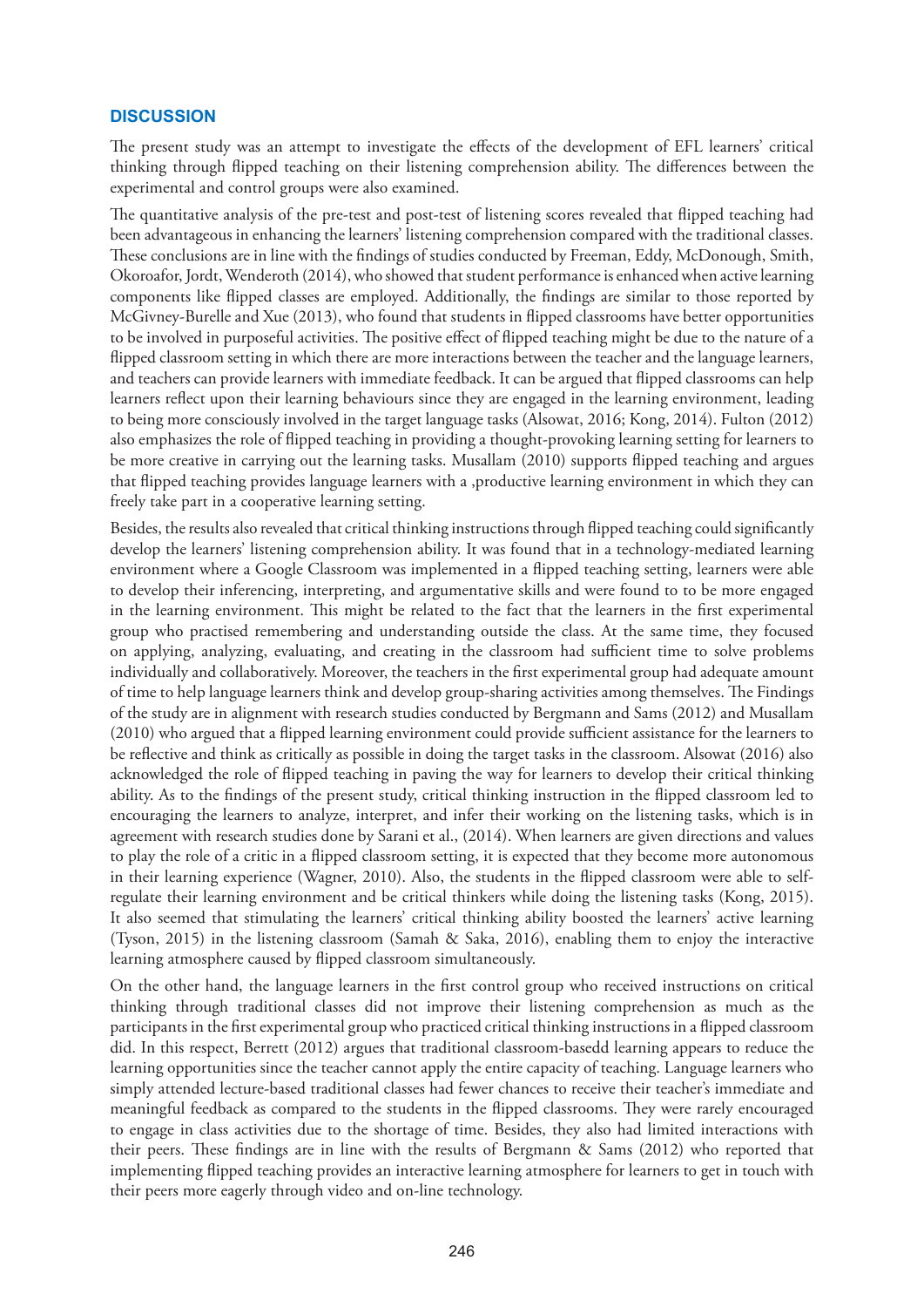Concerning the pedagogical benefits of flipped teaching, Kong (2015) believed that flipped teaching could provide a supportive learning environment for the learners to have more cooperation with their peers while being able to foster their critical thinking abilities by taking part in challenging tasks. Using a variety of tasks as well as involving the learners in classroom activities can be convincing enough to defend the pedagogical effect of flipped teaching on the learners' performance.

# **CONCLUSION**

The current study investigated the effects of critical thinking instructions through flipped teaching on Iranian EFL learners' listening comprehension. The results of descriptive and inferential measures were very positive. In favour of flipped teaching, they demonstrated that flipped teaching on its own could have a significant impact on the learners' listening comprehension. Moreover, by comparing the two experimental groups, it was found that critical thinking instructions through flipped teaching significantly resulted in the learners' improved listening comprehension.

The results of the study revealed that although some of the language learners resisted the integration of flipped classrooms into the language learning environments, flipped teaching could be a reliable teaching methodology for teachers to add more variety in their teaching to encourage self-regulated learning. eWhile conducting the present study, it was noticed that running language courses based on a flipped model was highly challenging as it required more time and was financially more expensive, as language learners needed to have technological support. However, the results show that there were benefits for student learning and maintained student engagement and encouraged students to take ownership of their learning. It could be concluded that language learners improved higher-order of thinking was attributed to the active technology-based learning environment created as a result of implementing a flipped classroom setting that brought a different style of teaching listening comprehension. Therefore, the flipped classroom can be considered as an alternative to a traditional class in which the learners are required to do the mandatory tasks and be the classical learners who are listening to the teacher while taking notes (William & Wuensch, 2016). However, the flipped classroom can bring about the learners' liveliness in doing the expected tasks more cooperatively since the teacher plays the role of a facilitator who monitors the classroom interaction to keep students more engaged in the classroom and encouraging them to take ownership of their learning environment (Morrison, 2014; Van Veen, 2013).

The learners in the flipped classroom have the chance to challenge the tasks, share their proposed doubts with the class, and then interpret their findings in collaboration with their peers (Musallam, 2010). Therefore, flipped teaching enhances learning opportunities, and the learners' critical thinking will be developed through challenging classroom interactions. Independent learning will be encouraged since the teacher's concern is directed toward training autonomous learners through active involvement in the classroom is a critical fashion. In the flipped learning environment, the learners are allowed to evaluate, analyze, and interpret the provided tasks while being armed with the teacher's facilitative feedback, aiming to trigger more participation in the classroom by taking advantage of class time in the best way (Brown, 2012). It is suggested that language teachers implement flipped classrooms so that they can play their facilitative role by utilizing differentiated learning approach to guide the learners to get mastery over the content themselves and to clarify the exciting misconceptions collaboratively.

Overall, many studies have investigated different features of EFL flipped classrooms. However, there are still some aspects of flipped teaching that require further investigation. Future studies can examine the possible effects of the flipped classroom approach on EFL learners' critical thinking concerning other skills such as speaking or writing or monitor the effectiveness of flipped teaching for vocabulary instruction. The flipped classroom provides the learners with an excellent excellent opportunity to think reflectively and make decisions on selecting appropriate information for learning.

# **Limitations of the Study**

The main limitation of this research is that the study was designed for female intermediate learners, which means that the results from this study cannot be extrapolated to other contexts, including male learners at different levels. Guaranteeing that all the participants were technologically educated was another limitation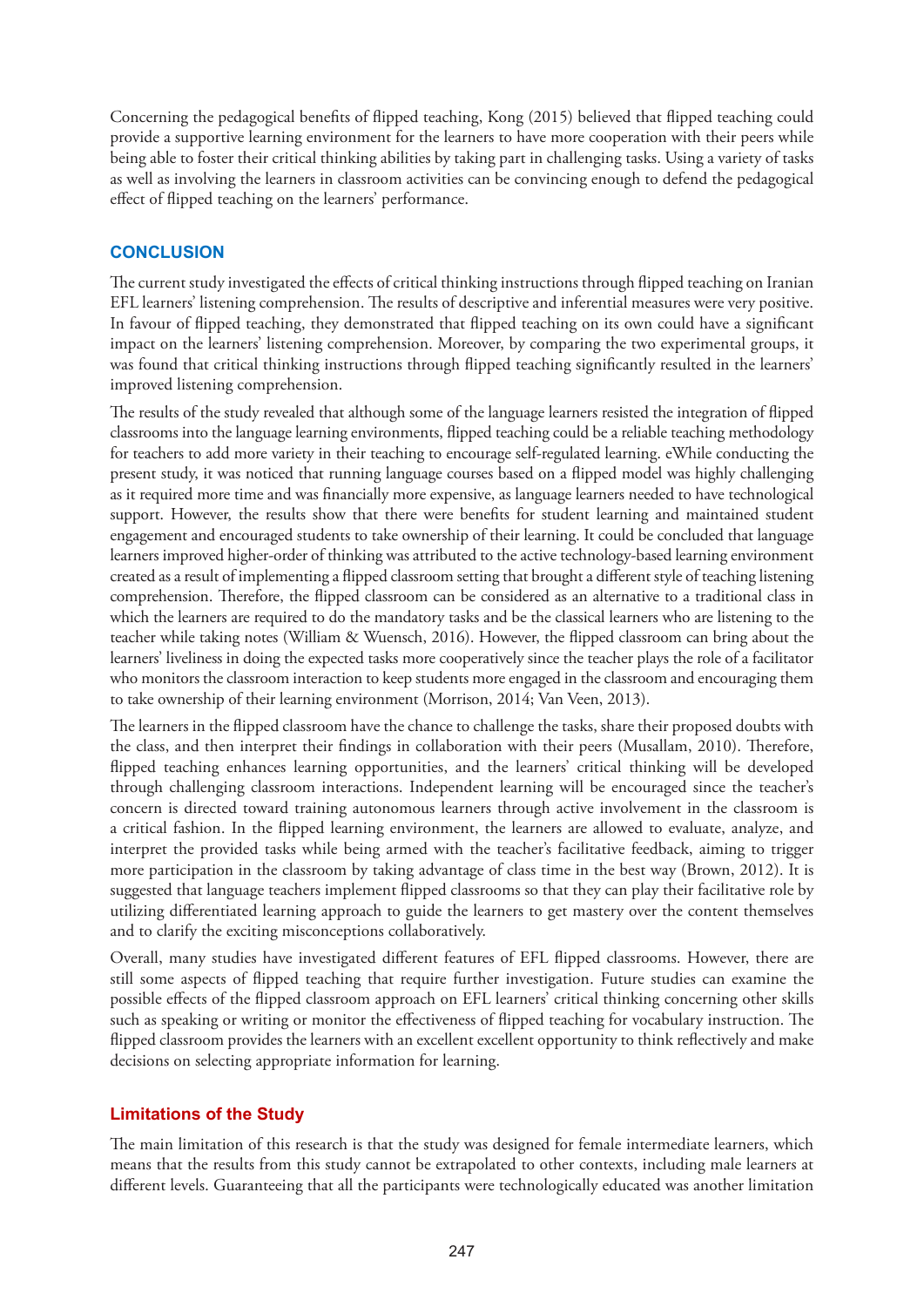of the study since it was impossible and out of the researchers' control to check the participants' knowledge of using technology. Finally, inaccessibility to native English teachers can be considered as a limitation of the present study, as applying native teachers in an EFL setting can affect the learners' performance.

Thus further research can be done with the participation of a larger sample to meet the issue of generalizability in using flipped teaching in teaching language skills. Furthermore, it is recommended to do an investigation of the impact of flipped teaching on other skills such as writing, reading, and speaking. Prospective researchers are advised to take into account various technological devices, software programs, and mobile apps to provide a more facilitative learning environment through flipped teaching. More significantly, because running flipped teaching might be of a challenge for EFL teachers, further researches can be conducted to provide teachers with training to raise their awareness of flipped instruction and then analyzes their expertise in practice.

# **BIODATA and CONTACT ADDRESSES of AUTHORS**



**Dr. Sara SHAHANI** is a lecturer at English Department, Jondi Shapour University (Salamat Institute), Masjed Soleiman, Khuzestan, Iran where she teaches English courses to the Nursing students. She also teaches at the Training Department of the Oil Company in Masjed Soleiman. She is a supervisor at Sama Schools in Masjed Soleiman. She got her Ph.D. in TEFL from Isfahan Azad University (Khorasgan) Branch in 2020 with distinction. She is the reviewer at the Research in English Language Pedagogy (RELP) and the Journal of New Advances in English Language Teaching and Applied Linguistics (JELTAL). Her research interests include distant learning, classroom management, E-mail communications, Computer-Mediated Communication.

Sara SHAHANI Department of English, Isfahan (Khorasgan) Branch Address: Islamic Azad University, Isfahan, Iran Phone: +98-9133204340 E-mail: s.shahani1354@gmail.com



**Dr. Azizeh CHALAK** is an associate professor at English Department, Islamic Azad University, Isfahan Branch, Isfahan, Iran, where she teaches English to graduate and undergraduate students for 20 years. She got her Ph.D. in TEFL from University of Isfahan (UI), Iran, and was a visiting research student at the English Department at University of Albert Ludwigs, Freiburg, Germany. She is the editor-in-chief of Research in English Language Pedagogy (RELP) published at IAU, Isfahan Branch and was selected as the top researcher of English Department in 2017, 2018, and 2022. Her research interests include Discourse Analysis, Sociolinguistics, Intercultural/Cross-cultural Communication, E-mail Communications, Computer-Mediated Communication (CMC), and

Ethnography of Communication. Her main hobby is practicing marquetry (Moshabak, and Moaaragh) and She has been working as a professional marqueter for 18 years. She has attended many domestic and International exhibitions. Her last national exhibition was in Isfahan, Iran in 2018 and the last international one was in Freiburg, Germany in 2015. Her other hobbies are drawing and painting, visiting art galleries and exhibitions, sports (squash, shooting, aerobics, and swimming), knowing and learning different languages (Persian, English, Azeri, German, Turkish, and Arabic), reading novels, traveling around the world, and surfing the Internet.

Azizeh CHALAK Department of English, Isfahan (Khorasgan) Branch Address: Islamic Azad University, Isfahan, Iran Phone: +98-3135354174 E-mail: azichalak@gmail.com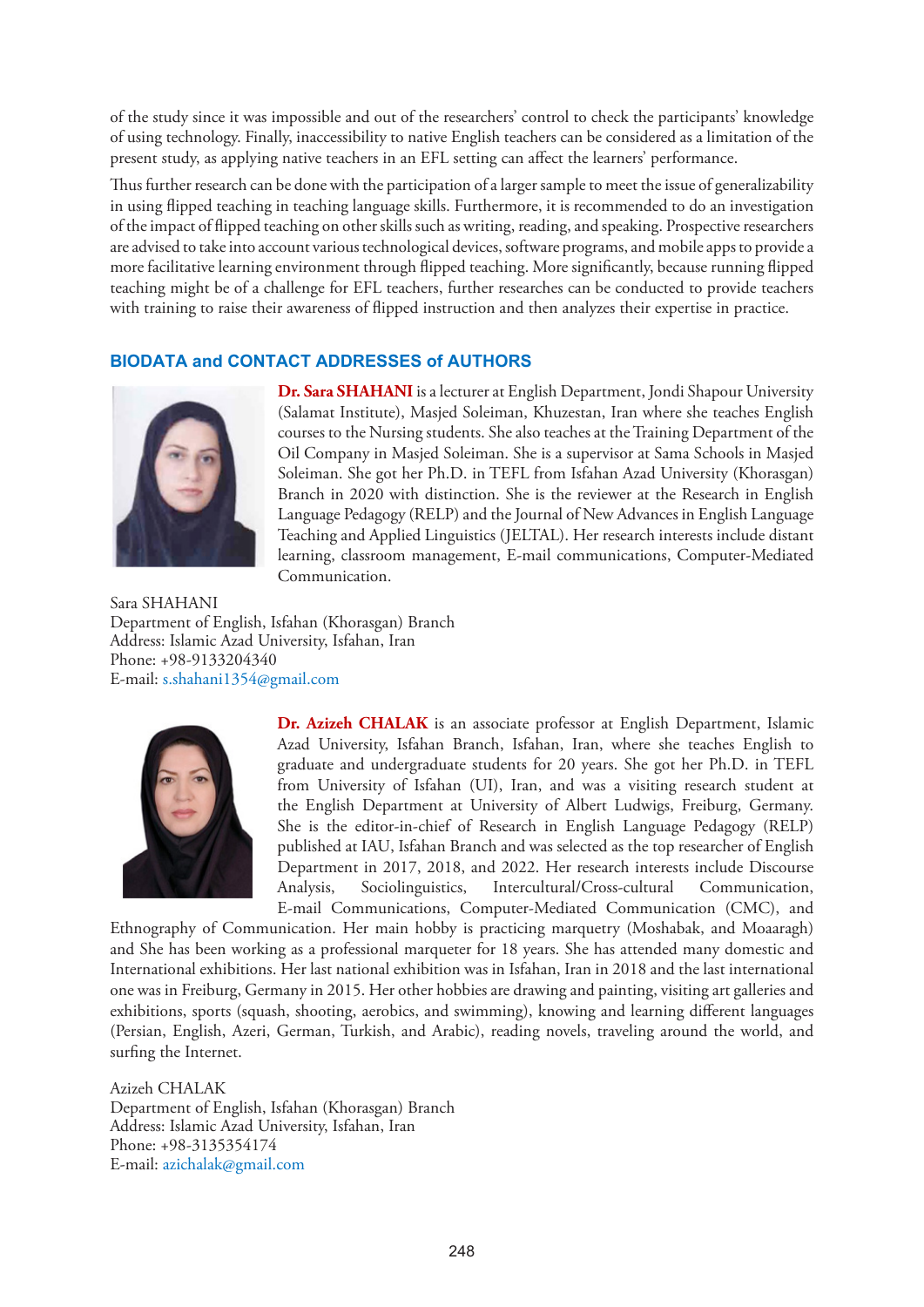

**Dr. Hossein Heidari TABRIZI** is an associate professor of TEFL at an English Department of Islamic Azad University, Isfahan Branch, Isfahan, Iran. He has been teaching different courses at PhD, MA, and BA levels in TEFL, Translation studies, and General Linguistics since 1994. He has presented and published various papers at different conferences and journals both at international and national levels, and has been the reviewer of different journals or research projects. He is the founder of Research in English Language Pedagogy (RELP) published at IAU, Isfahan Branch and was selected as the top researcher of English Department in 2016. His research interests include Language Assessment and Testing, Translation Studies, Discourse Analysis, and Sociolinguistics.

Hossein Heidari TABRIZI Department of English, Isfahan (Khorasgan) Branch Address: Islamic Azad University , Isfahan, Iran Phone: +98-3135354174 E-mail: heidaritabrizi@gmail.com

## **REFERENCES**

- Ahmad, S. Z. (2016). The flipped classroom model to develop Egyptian students' listening comprehension. English Language Teaching, 9(9), 166-178.
- Ahmadi, M.R. (2018). The use of technology in English language learning: A literature review. International Journal of Research in English Education, 3 (2), 115-125.
- Al-Harbi, S. S., & Alshumaimeiri, Y. A. (2016). The flipped classroom impact in grammar class on EFL Saudi secondary school students' performance and attitudes. English Language Teaching, 9(10), 60-80.
- Alsowat, H. (2016). An EFL flipped classroom teaching mode: Effects on English language higher-order thinking skills, student engagement and satisfaction. Journal of Education and Practice, 7(9), 108-121.
- Alsulami, S. (2016). The effects of technology on learning English as a foreign language among female EFL students at Effatt college: An exploratory study. Studies in Literature and Language, 12(4), 1-16.
- Baker, J. W. (2000). The 'classroom flip': Using web course management tools to become the guide on the side. In J. A. Chambers (Ed.), Selected papers from the 11th International Conference on College Teaching and Learning (pp. 9-17). Jacksonville, FL: Florida Community College at Jacksonville.
- Bergmann, J., & Sams, A. (2012). Flip your classroom: Reach every student in every class every day. Washington, DC: International society for technology in education.
- Berrett, D. (2012). How 'flipping' the classroom can improve the traditional lecture. The Chronicle of Higher Education, 12(19), 1-14.
- Berthold, M. (2011). Reliability of Quick Placement Tests: How much faith can we place on quick paper or internet based placement tests? Australian Journal of Teacher Education, 35(6), 1-23.
- Boucher, B., Robertson, E., Wainner, R., & Sanders, B. (2013). "Flipping" Texas State University's physical therapist musculoskeletal curriculum: Implementation of a hybrid learning model. Journal of Physical Therapy Education, 27(3), 72-77.
- Brown, M. J. W. (2012). Teachers and students' perceptions regarding technology-assisted instruction in 10th-grade mathematics classrooms (Doctoral dissertation). Available from https://eric.ed.gov
- Brown, N. J., Afflerbach, P. P., & Croninger, R. G. (2014). Assessment of critical-analytic thinking. Educational Psychology Review, 26(4), 543-560.
- Brownell, J. (2013). Listening: Attitudes, principles, & skills. New York: Routledge.
- Bull, G., Ferster, B., & Kjellstrom, W. (2012). Connected Classroom-Inventing the Flipped Classroom. Learning and Leading with Technology, 40, 10.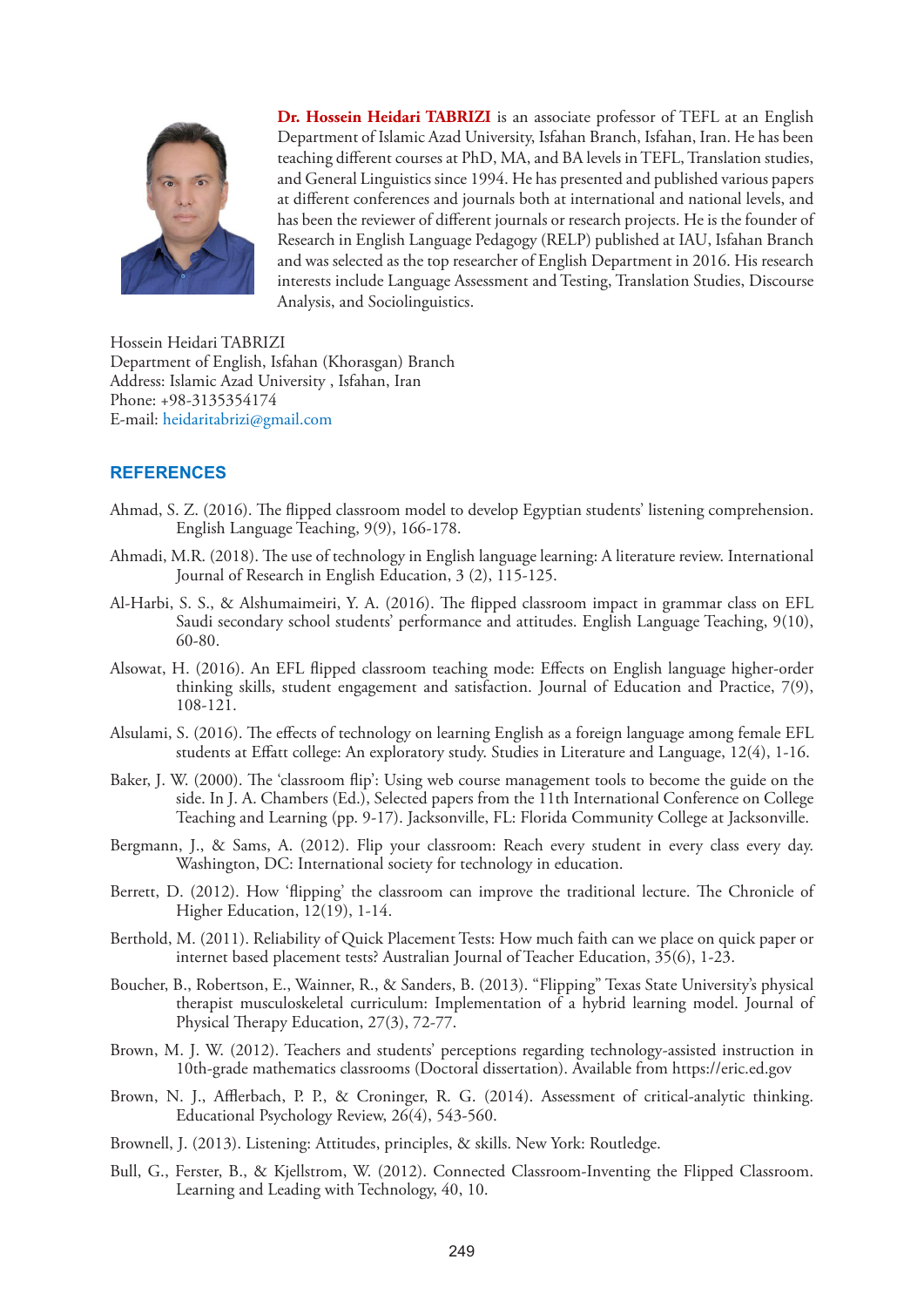- Cambridge University. (2005). Cambridge IELTS 4: Examination Papers from the University of Cambridge ESOL Examinations. Cambridge: Cambridge University Press.
- Collins, A., & Halverson, R. (2010). The second educational revolution: Rethinking education in the age of technology. Journal of computer assisted learning, 26(1), 18-27.
- Datig, I., & Ruswick, C. (2013). Four quick flips: Activities for the information literacy classroom. College & Research Libraries News,  $7(5)$ , 249-251 & 257.
- Farhady, H., Jafarpour, A., & Birjandi, P. (1994). Testing language skills. Tehran: SAMT Publications.
- Fink, L.D. (2003). Creating Significant Learning Experiences. San Francisco, CA: Jossey Bass.
- Freeman, S., Eddy, S. L., Mcdonough, M., Smith, M. K., Okoroafor, N., Jordt, H., & Wenderoth, M. P. (2014). Active Learning Increases Students' Performance in Science, Engineering, and Mathematics. Proceedings of the National Academy of Sciences of the United States of America, 111, 8410-8415. http://www.pnas.org/content/111/23/8410.full.pdf
- Fulton, K. (2012). Upside down and inside out: Flip your classroom to improve student learning. Learning & Leading with Technology, 39(8), 12-17.
- Gonen, M. (2009, July). The relationship between FL listening anxiety and FL listening strategies: The case of Turkish EFL learners. Proceedings of the 5th WSEAS/IASME International conference on educational technologies (pp. 44-49).
- Graham, S. (2006). Listening comprehension: The learners' perspective. System, 34(2), 165-182.
- Graham, S. & Macaro, E. (2008). Strategy instruction in listening for lower-intermediate learners of French. Language Learning, 58(4), 747-783.
- Hao, Y. (2016). Middle school students' flipped learning readiness in foreign language classrooms: Exploring its relationship with personal characteristics and individual circumstances. Computers in Human Behavior, 59, 295-303.
- Hutchings, M., & Quinney, A. (2015). The flipped classroom, disruptive pedagogies, enabling technologies and wicked problems: Responding to 'the bomb in the basement'. Electronic Journal of E-Learning, 13(2), 106–119.
- Karimi, M., & Hamzavi, R. (2017). The effect of flipped model of instruction on EFL learners' reading comprehension: Learners' attitudes in focus. Advances in Language and Literary Studies, 8(1), 95-103.
- Kong, S. C. (2014). Developing information literacy and critical thinking skills through domain knowledge learning in digital classrooms: An experience of practicing flipped classroom strategy. Computers & Education, 78, 160-173.
- Kong, S. C. (2015). An experience of a three-year study on the development of critical thinking skills in flipped secondary classrooms with pedagogical and technological support. Computers & Education, 89, 16-31.
- McGivney-Burelle, J., & Xue, F. (2013). Flipping Calculus. PRIMUS, 23(5), 477-486.
- Manzouri, H., Shahraki, A., & Fatemi, S. (2016). Effect of listening proficiency on types of listening strategies used by Iranian EFL learners. International Journal of English Language and Translation Studies, 30-41.
- Marijic, I., & Romfelt, M. (2016). Critical thinking in English as a foreign language instruction: an interview-based study of five upper secondary school teachers in Sweden. Available from http:// lup.lub.lu.se/student-papers/record/8886384
- Morrison, C. D. (2014). From 'sage on the stage' to 'guide on the side': A good start. International Journal for the scholarship of teaching and learning, 8(1), 4.
- Musallam, R. (2010). The effects of using screen casting as a multimedia pre-training tool to manage the intrinsic cognitive load of chemical equilibrium instruction for advanced high school chemistry students. (Doctoral dissertation). Available from https://repository.usfca.edu
- Nowrouzi, S., Tam, S. S., Zareian, G., & Nimehchisalem, V. (2015). Iranian EFL students' listening comprehension problems. Theory and Practice in Language Studies, 5(2), 263-269.